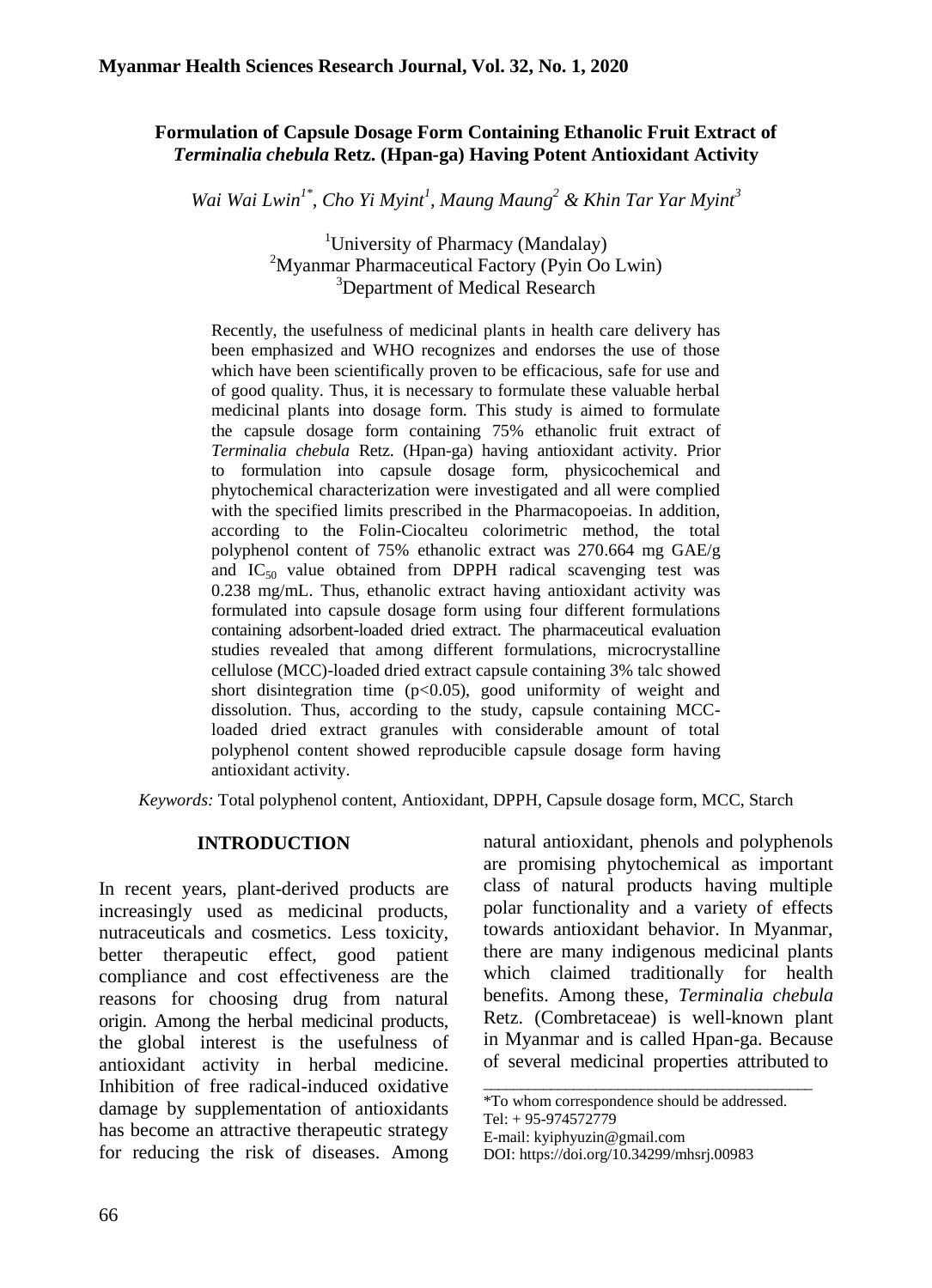*Terminalia chebula* Retz., it is used extensively in the preparation of many Ayurvedic formulations. The antioxidant activity is promising in the fruit of *Terminalia chebula* Retz*.* because of the major constituent of tannin (32%) especially hydrolysable tannin such as gallic acid, ellagic acid and corilagin which are natural polyphenols possessing strong antioxidant, anticancer, antimicrobial, and  $anti-inflammatory$  vactivities.<sup>1</sup> However, according to Fang & Bhandari (2010), these valuable natural compound's uses are substantially limited because of their instability during food processing, distribution or storage.<sup>2</sup> Other problems in relation with uses of polyphenol in human health are unpleasant taste which must be masked before their incorporation in foodstuffs or oral medicines. Therefore, the administration of phenolic compounds requires the formulation of a finished protecting product able to maintain the structural integrity of the polyphenol until the consumption or the administration, mask its taste, increases its water solubility and bioavailability.

For efficacy of the medicinal plant, not only the effectiveness of the plant or extract on the treatment but also the presentation of the dosage form are needed to be considered. Although the most common dosage forms of herbal preparations are liquids derived from macerations, infusions and decoctions,<sup>3</sup> this type of dosage forms have some associated problems of large dose volumes, impractical packaging and poor stability.<sup>4</sup> Solid preparations on the other hand often have higher stability and are easier to standardize which adds to an increase in their therapeutic acceptance, efficacy and product value.<sup>5</sup>

Among oral solid dosage form, capsule dosage form is preferred. This may be due to the fact that capsule dosage form needs not much formulation steps and it may give protection of ingredients from environmental condition. Moreover, these dosage form can mask the bitter taste and unpleasant smell of herbal extract.

The identification of the active compounds in the herbal medicine is important to know how much the active components intake by patient for single doses. Therefore, the standardization of the total polyphenols content in dosage form is important factor.

The present study is aimed to formulate the capsule dosage form containing ethanolic fruit extract of *T. chebula* with high phenolic content and antioxidant activity. The formulation of standardized ethanolic fruit extract of *T. chebula* into a pharmaceutical capsule dosage form would gain the benefiting effect of oral dosage form. Therefore, this finding may benefit in the development of newer herbal drugs from locally available medicinal plant and this may provide a useful standardized herbal dosage form to public.

## **MATERIALS AND METHODS**

### *Investigation of phytochemical and physicochemical study*

The present study was laboratory-based analytical study. The fresh mature fruits of *Terminalia chebula* Retz. were collected from Magway Division in May and the authenticity was confirmed by competent botanist. The preliminary phytochemical screenings were qualitatively determined according to Harbone  $(1984)$ <sup>6</sup> and the physicochemical properties of *T. chebula* Retz*.* were assessed according to the quality control methods for medicinal plant materials.<sup>7, 8</sup> The analysis was conducted at University of Traditional Medicine, Mandalay.

### *Extraction of fruits of Terminalia chebula* Retz.

According to the previous study, the 75% ethanol was found to be the suitable solvent for extraction of *T. chebula* fruit to obtain high amount of total polyphenol.<sup>9</sup> Dried powder was extracted with 75% ethanol by cold maceration process for 7 days. Then, 75% ethanolic extract was filtered and concentrated at 40ºC under reduced pressure by rotary evaporator. The obtained liquid extract was then dried on water bath at 50°C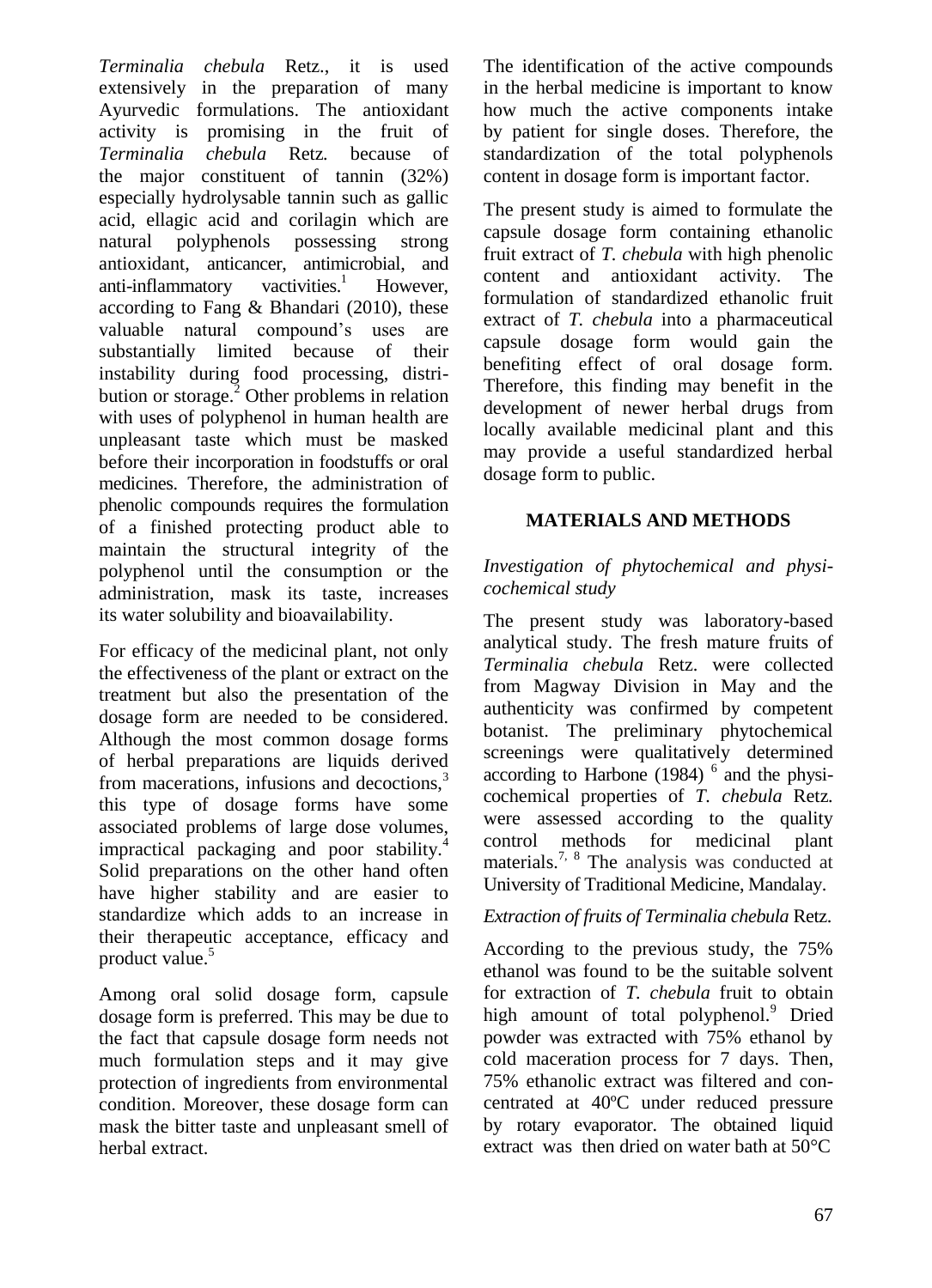for 48 hours until the concentrated viscous extract was obtained.

## *Acute oral toxicity test*

The ethanolic extract of *T. chebula* Retz. was tested for acute toxicity according to Organization of Economic Cooperation and Development guideline  $425^{10}$  which was performed at Pharmacology Research Division, Department of Medical Research, Yangon. According to the literature, the ethanolic extract of *Terminalia chebula* Retz. is likely to be non-toxic.<sup>11</sup> Therefore, limit test at 5000 mg/kg was performed.

# *Determination of total phenol contents in the ethanolic fruit extract of T. chebula* Retz

The major constituent that gives antioxidant activity of *Terminalia chebula* fruit is total polyphenol. This experiment was carried out according to Celep, Aydin & Yesilada (2017) with some modification.<sup>12</sup> Determination of total phenolic compounds was done by Folin Ciocalteu colorimetric method and the absorbance was measured at 765 nm with UV-Vis spectrophotometer. Then, the results were expressed as gallic acid equivalent  $(GAE)$  (n=3).

*Determination of in vitro antioxidant activity of ethanolic extract by DPPH radical scavenging assay*

Antioxidant activitiy of ethanolic extract was determined by *in vitro* DPPH method according to Vieira *et al*. (2013) with some modification.<sup>13</sup> The ascorbic acid was used as standard. The sample solutions were prepared by dissolving the extract in 75% ethanol to obtain the concentrations of 10, 40, 80, 120, 160, 200 µg/mL, respectively. To 2.9 mL of DPPH (60µM) solution, 0.1 mL of extracts with different concentrations were added and mixed vigorously by a vortex mixer. All solutions were allowed to stand at room temperature for 30 minutes in the dark and measurement of absorbance was done at 517 nm using a UV-Vis spectrophotometer. The percent inhibition was calculated by using the following formula.

| Percent (%)       | A control - A test | x 100 |
|-------------------|--------------------|-------|
| inhibition<br>$=$ | A control          |       |

| inhibition to be tested |          | Where, $%$ = the percent inhibition of sample             |  |  |
|-------------------------|----------|-----------------------------------------------------------|--|--|
|                         |          | A control = The absorbance of 60 $\mu$ M<br>DPPH solution |  |  |
| A test                  | solution | $=$ The absorbance of test sample                         |  |  |

The concentration of sample required to scavenge 50% of DPPH free radical  $(IC_{50})$ was calculated from the linear regression line of radical scavenging activity (% inhibition) against the concentration of extracts.

# *Formulation of capsule dosage form*

In order to formulate into capsule dosage form, dry powder of extract was required. Thus, viscous ethanolic extract was mixed with the adsorbent individually with 1:1 ratio. The two adsorbents used were microcrystalline cellulose (MCC) and starch. Then, the damp mass were placed on the tray and dried in the oven at 50˚C until completely dried. Then, the dried products were sieved through 20 mesh sieves to obtain uniform granules.

Table 1. Formulation of capsules

| Code                                           | F1  | F2  | F3  | F4  |
|------------------------------------------------|-----|-----|-----|-----|
| Types of adsorbent added Starch Starch MCC MCC |     |     |     |     |
| Adsorbent-extract granules<br>(mq/cap)         | 450 | 450 | 450 | 450 |
| Lactose granules (mg/cap)                      | 45  | 35  | 45  | 35  |
| Talc (1% & 3%) (mg/cap)                        | 5   | 15  | 5   | 15  |
| Total weight (mg/cap)                          | 500 | 500 | 500 | 500 |

The preparation of different formulations of capsule dosage form and the pharmaceutical evaluation were performed at University of Pharmacy, Mandalay. The capsules containing nominal weight of 450 mg adsorbent extracts granules were prepared (Table 1). Prior to mixing and filling into capsule, granulation of lactose (5%) was done. Then, dried adsorbent-extracts powder was mixed with the lactose granules whereas the lubricant (talc) with two different concentrations (1% and 3%) were also added to give good flow property of herbal capsule. Then, the obtained granules were filled into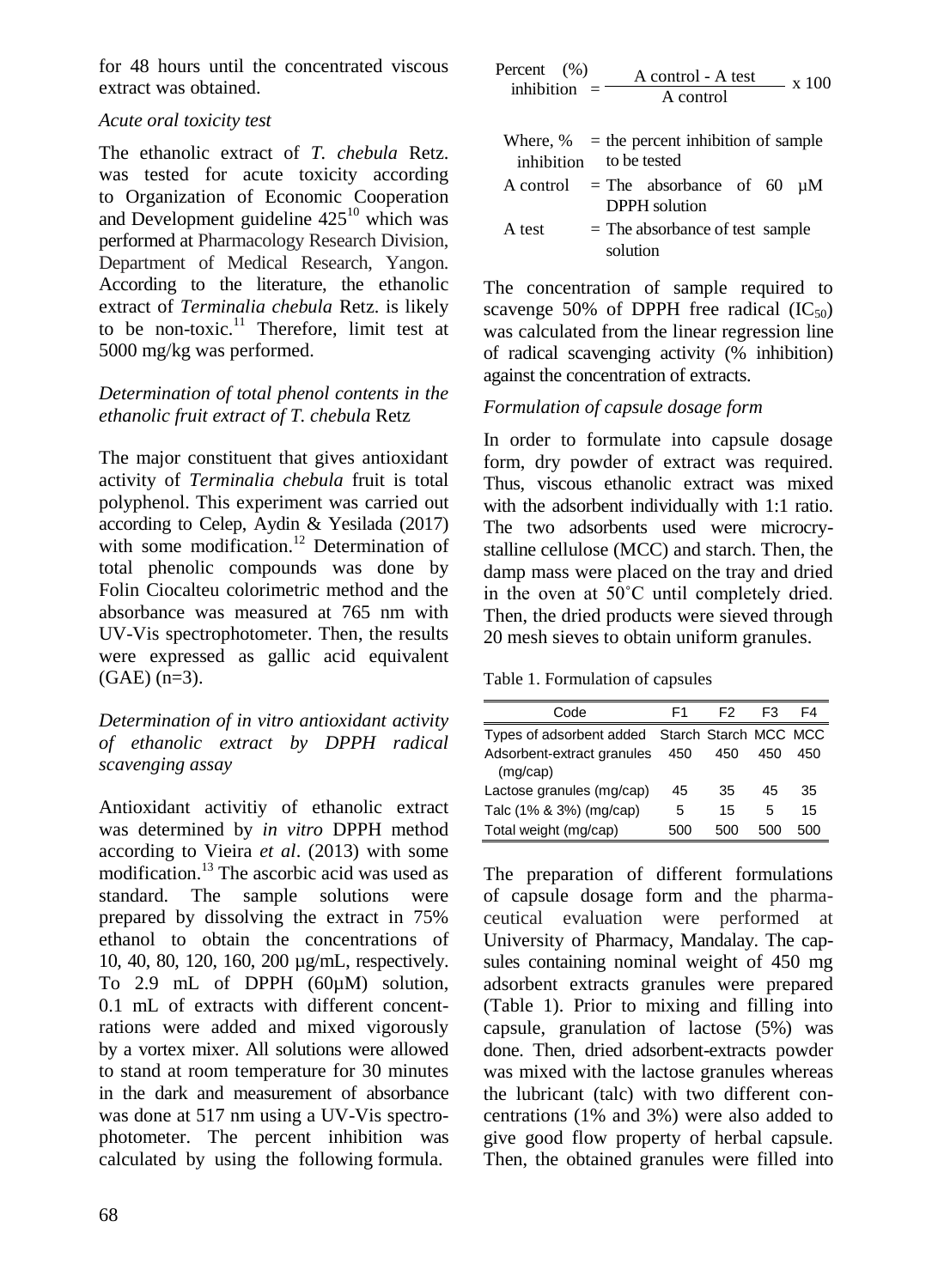hard gelatin capsule, size No. 0. The handoperated hard gelatin capsule filling machine was used for filling the powder mixed into the capsule shell and the obtained capsules were cleaned and polished by capsule polishing machine to remove dust and powder on.

## *Evaluation of capsule*

Prior to capsule filling, the obtained granules were evaluated for moisture content, bulk density, tapped density, Carr's index and Hausner's ratio. Compatibility test was also carried out. The evaluation of the quality of finished herbal capsule was carried out using pharmacopoeia and non-pharmacopoeia test. Determination of pH, size and shape of the capsule, uniformity of weight, determination of total phenol content in capsule, disintergration and dissolution were carried out. All parameters were carried out triplicate except for disintegration time which was carried out six times.

#### **RESULTS AND DISCUSSION**

Phytochemical test revealed the presence of polyphenols, tannins, saponins, amino acids, glycosides, carbohydrates, steroids and terpenes whereas cyanogenic glycoside, the natural plant toxin, was not detected in *Terminalia chebula* fruit. According to the physicochemical parameters of the fruit of *T. chebula*, total ash value content was 4.11% whereas the amount of acid-insoluble siliceous matter present was 1.025% and water-soluble ash in fruit gave 1.6%. In the present study, the water and volatile matter at 105°C was found to be 6.87%. The extractive values showed 27.4% of ethanolic extract and 43.12% of watery extract and 34.1% of petroleum extract, respectively.

#### *Determination of the total phenol content and antioxidant activity*

The total polyphenol content and the antioxidant activity were conducted at Pharma- cology Research Division, Department of Medical Research, Yangon. The amount of total polyphenol was found to be 270.664 mg GAE/g for viscous extract. In determination of DPPH radical scavenging assay, the ratio of extract and DPPH radical (60µM) used in this study was 0.1: 2.9. The smaller  $IC_{50}$ value corresponds to a higher antioxidant activity of the plant extract.<sup>14</sup>



Fig. 1. Comparison of DPPH radical scavenging activity

The radical scavenging activity of viscous ethanolic extract was the highest at the maximum dose of 40 µg/100 µL while that of standard ascorbic was at 20 µg/100 µL (Fig. 1). The scavenging activity of extract gradually increased as the concentration increased which proved the concentration dependent DPPH radical scavenging activity. *T. chebula* fruit extract has antioxidant activity with an  $IC_{50}$  values of 0.238 mg/mL for concentrated viscous extract whereas for ascorbic acid,  $IC_{50}$  was 0.093 mg/mL which means the antioxidant activity of standard ascorbic acid was greater than that of the extract in three times owing to the pure active properties of ascorbic acid and the pure compound possess high radical scavenging activity. Thus, the total polyphenol should be isolated from extract and formulated into dosage form so that it can give comparative  $IC_{50}$  value like standard ascorbic acid. One study showed that  $IC_{50}$  for ascorbic acid was 0.127 mg/mL which gave 3.6-fold higher activity than that of the aqueous extract of *T. chebula* from Korea.<sup>15</sup>

### *Acute toxicity test*

In this experiment, no lethality of the mice was observed up to 14 days, even with dose of 5000 mg/kg body weight of 75% ethanolic extracts. Thus, the  $LD_{50}$  cut-off value was expected to be greater than 5000 mg/kg.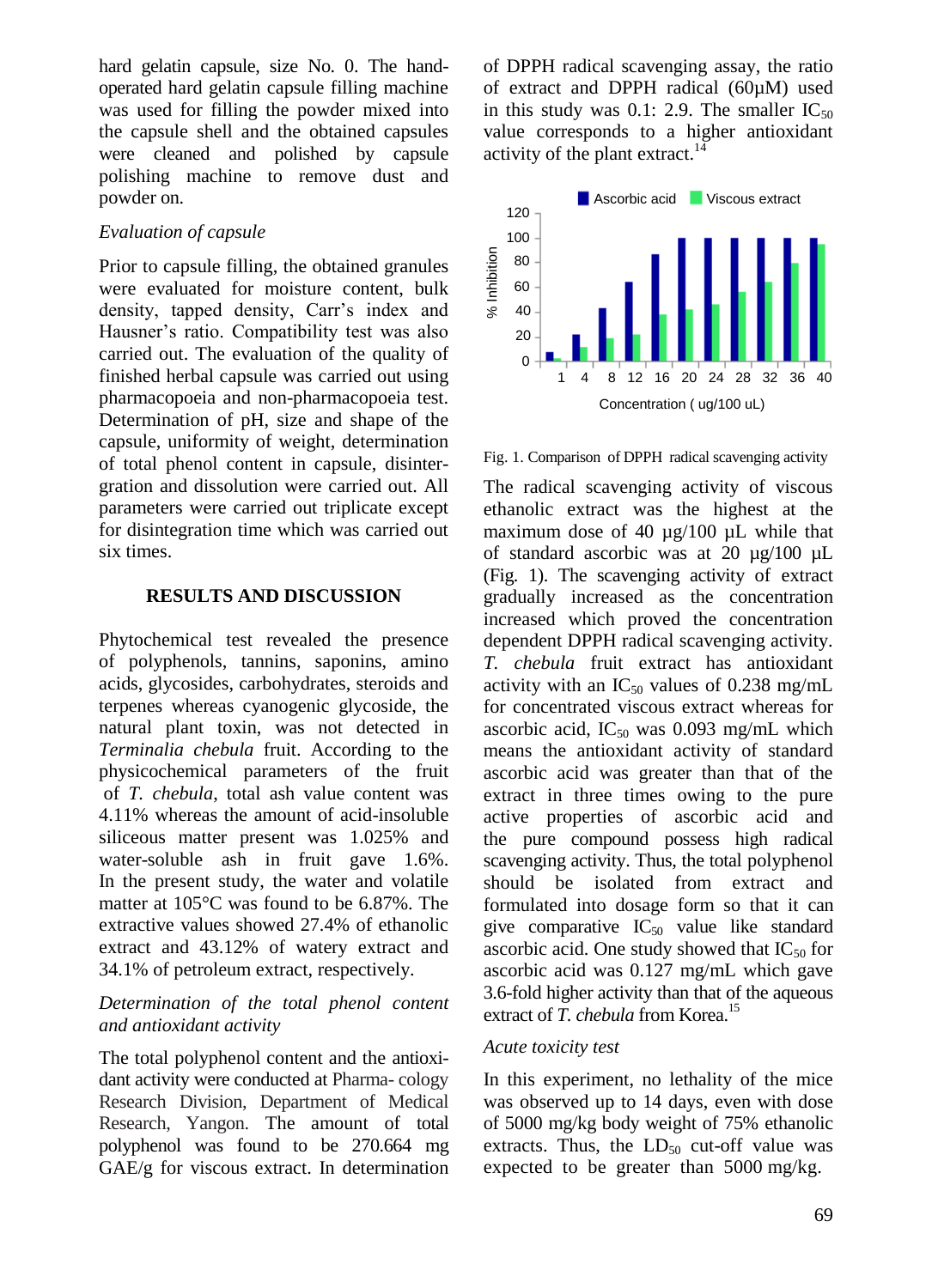### *Evaluation of capsule*

Prior to evaluation of finished capsules, the compatibility study between extract and excipients was studied and the result revealed that the FTIR spectra of extract exhibited the major peak of phenolic group whereas the binary mixtures exhibited all the main absorption bands of extract. Hence, it can be concluded that the spectrum of binary mixtures approved no significant changes in major peaks of extract (data not shown). Lower angle of Repose, Carr's index and Hausner' ratios of a material indicated better flow properties than higher ones and MCC-loaded extract granules gave lower Carr's index and Hausner's ratio than starch-loaded extract granules (Table 2). Good flow properties of granules enhanced uniform filling of capsules and based on the results obtained, flow of property of MCCloaded extract granules indicated the more acceptable one.

Table 2. Determination of granules flow properties and evaluation of uniformity of weight and disintegration

| Co-<br>des     | Mois-<br>ture<br>con-<br>tent | Carr's Haus-<br>Index ner's<br>$(\%)$ ratio |     | of re-<br>$(Degree)$ (mm) $(g)$ |      | Angle Size Unifor-<br>in dia- mity of<br>pose meter weight | Disinte-<br>gration<br>time<br>(min) |
|----------------|-------------------------------|---------------------------------------------|-----|---------------------------------|------|------------------------------------------------------------|--------------------------------------|
| F <sub>1</sub> |                               | 4.4% 40.00                                  | 1.7 | 29.7                            | 7.30 | 0.486                                                      | 8.17                                 |
| F <sub>2</sub> |                               |                                             |     | 4.6% 41.3 1.7 35.1              |      | 7.25 0.489                                                 | 8.1                                  |
| F <sub>3</sub> |                               |                                             |     | 4.7% 39.5 1.7 21.8              |      | 7.25 0.489                                                 | $3*$                                 |
| F <sub>4</sub> | $4.4\%$                       | 39.7                                        |     | 1.7 24.8 7.25                   |      | 0.493                                                      | $3.66*$                              |

The esteric (\*) represents the statistical significance at 0.05 level.

The pH for 1% solution of F1, F2, F3 and F4 were 4.48, 4.48, 4.25 and 4.23, respectively. The uniform length of the capsules was in the range of 21.5 to 21.6 which proved the cap of the capsule tightly fit with body of the capsule. The uniformity of weight test of formulated capsules may indicate whether the granules used for encapsulation possessed good or poor flow properties. Good flow properties of granules will enhance the uniform filling of capsules in capsule filling machines.<sup>16</sup> Regarding to the flow property of granules, MCC-loaded extract capsules gave better flow than the other formulated

capsules and this observation was corresponded with uniformity of weight.

The total polyphenol content for F1, F2, F3 and F4 were 72.9, 80.6, 80.2 and 83.5 mg GAE/cap, respectively, whereas capsule containing MCC-loaded extract granules (F4 with high percentage of talc) gave higher amount of polyphenol than that of capsule. Owing to the better drying efficacy of MCC, the small amount of MCC can adsorb large amount of extract. Disintegration is a very important step for the drug bioavailability and absorption. In this study, the disintegration time for capsules containing MCC-loaded extract granules (F3 and F4) disintegrated more rapidly than starch-loaded extract capsules (F1 and F2) (p<0.05). This finding was corresponded with Uwaezuoke *et al*. <sup>17</sup> And it also revealed that the adsorbents used in the present study such as MCC and starch function not only as an adsorbent but also as disintegrant. In the present study, the action of the MCC as disintegrant may be proposed by providing the capillarity to draw in liquid into compacts for separation of bonded particles.<sup>18</sup>



Fig 2. Cumulative percentage of drug release profile for *T. chebula* capsule (F4)

All formulations met the criteria of less than 30 minutes of capsule disintegration setin British Pharmacopoeia  $(2016)$ .<sup>19</sup> The *in vitro* drug release behavior of the optimized capsules dosage form was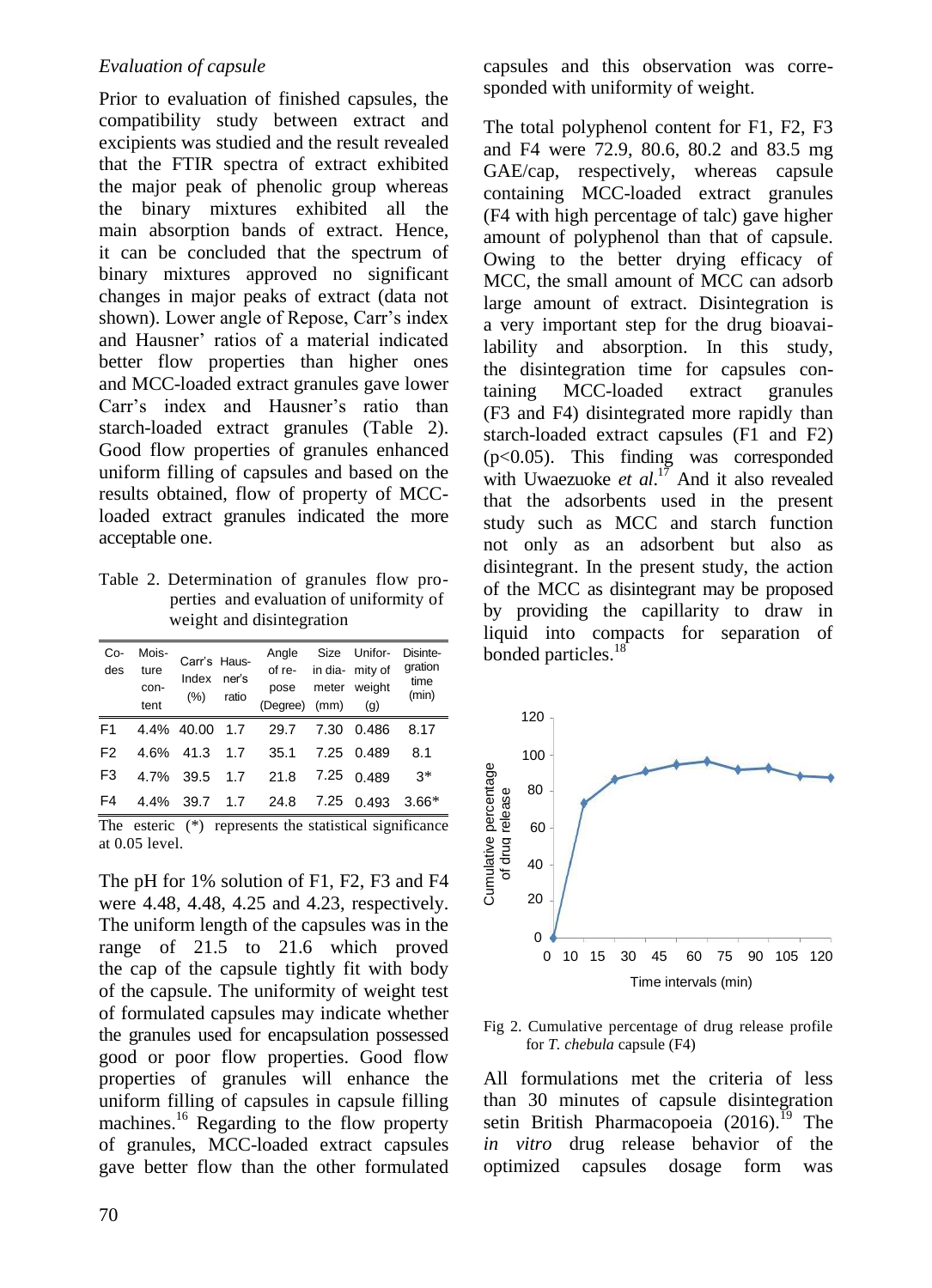investigated at Department of Food and Drug Administration. The *in vitro* dissolution behavior was investigated for formula F4 as it gave the highest total phenol content (Fig. 2). The 500 mL of distilled water was used as the medium for *in vitro* dissolution study. The overall dissolution rate of capsule showing more than 70% of drug release from their dosage forms is clearly indicating the availability of drug at the site of absorption (Fig. 2)

## *Conclusion*

The ethanolic extract of *T. chebula* Retz. fruit (Hpan-ga) from Magway Division showed the secondary metabolites except cyanogenic glycoside and no lethality of the mice was observed according to the acute toxicity study. Moreover,  $IC_{50}$  value of viscous ethanolic extract showed 0.238 mg/mL. Thus, the ethanolic fruit extract having antioxidant activity was formulated as capsule dosage form. Among capsule formulations, the cap sule comprising MCC-loaded extract with 3% talc (F4) showed highest amount of total polyphenol, short disintegrating time and acceptable *in vitro* drug release. Therefore, the capsule comprising MCC-loaded extract granules (F4) was chosen as the reproducible capsule dosage form.

### *Competing interests*

The authors declare that they have no competing interests.

## **ACKNOWLEDGEMENT**

We would like to express our thanks to Rector (University of Pharmacy) who give permission to conduct this research, Dr. Khin Phyu Phyu (Department of Medical Research), Daw Mu Mu Sein Myint, (Department of Medical Research), Dr. Kyi Kyi Oo, University of Traditional Medicine and staff from Pharmaceutical Chemistry Laboratory (Department of Food and Drug Administration). We are also grateful to all who helped and gave suggestions to complete this research.

#### **REFERENCES**

- 1. Itsarasook K, Ingkaninan K, Chulasiri M & Viyoch J. Antioxidant activity and cytotoxiccity to human skin fibroblasts of *Terminalia chebula* fruit extract. *International Conference on Biological and Life Sciences* 2012; 40: 43- 46.
- 2. Fang Z & Bhandari B. Encapsulation of polyphenols - A review. *Trends Food Science Technology* 2010; 21(10): 510-523.
- 3. Raghavendre H, Yogesh HS, Goplakrishna B, Chandrashekhar VM, Sathish kumar BP & Vadlapudi K. An overview of herbal medicine. *International Journal of Pharmaceutical Sciences* 2009; 1(1): 1-20.
- 4. Okunlola A, Babatunde AA & Oluwatoyin AO. Evaluation of pharmaceutical and microbial qualitities of some herbal medicinal products in South Western Nigeria. *Tropical Journal of Pharmaceutical Research* 2007; 6(1): 661-670.
- 5. Runha FP, Cordeiro DS, Pereira CAM, Vilegas J & Oliveira WP. Production of dry extracts of medicinal brazilian plants by spouted bed process: Development of the process and evaluation of thermal degradation during the drying operation. *Food Bioproduct and Process* 2001; 79(3): 160-168.
- 6. Harbone JB. *Phytochemical Method*. 2nd ed, Chapman and Hall: New York. 1984.
- 7. World Health Organization. *Quality Control Methods for Medicinal Plant Materials.* WHO Geneva, 2011.
- 8. UNANI *Physicochemical Standards of UNANI Medicines Formulations.* New Delhi, Central council for research in UNANI Medicine, Ministry of Health and Family Welfare, 1987; 274-292.
- 9. Wai Wai Lwin, Maung Maung, Cho Yi Myint, & Khin Tar Yar Myint. Influence of drying method and solvent concentration on the content of total polyphenol in *Terminalia chebula* Retz. fruit extract. *Second Conference on Pharmacy Research* 2018 *May,* Yangon, Myanmar.
- 10. *OECD Test No. 425. Acute Oral Toxicity-Up-and-Down-Procedure.* OECD guideline for testing of chemicals Section 4. OECD Publishing, Paris, 2008. [Internet] Avialable from [https://doi.org/10.1787/97892640710 49-en.]